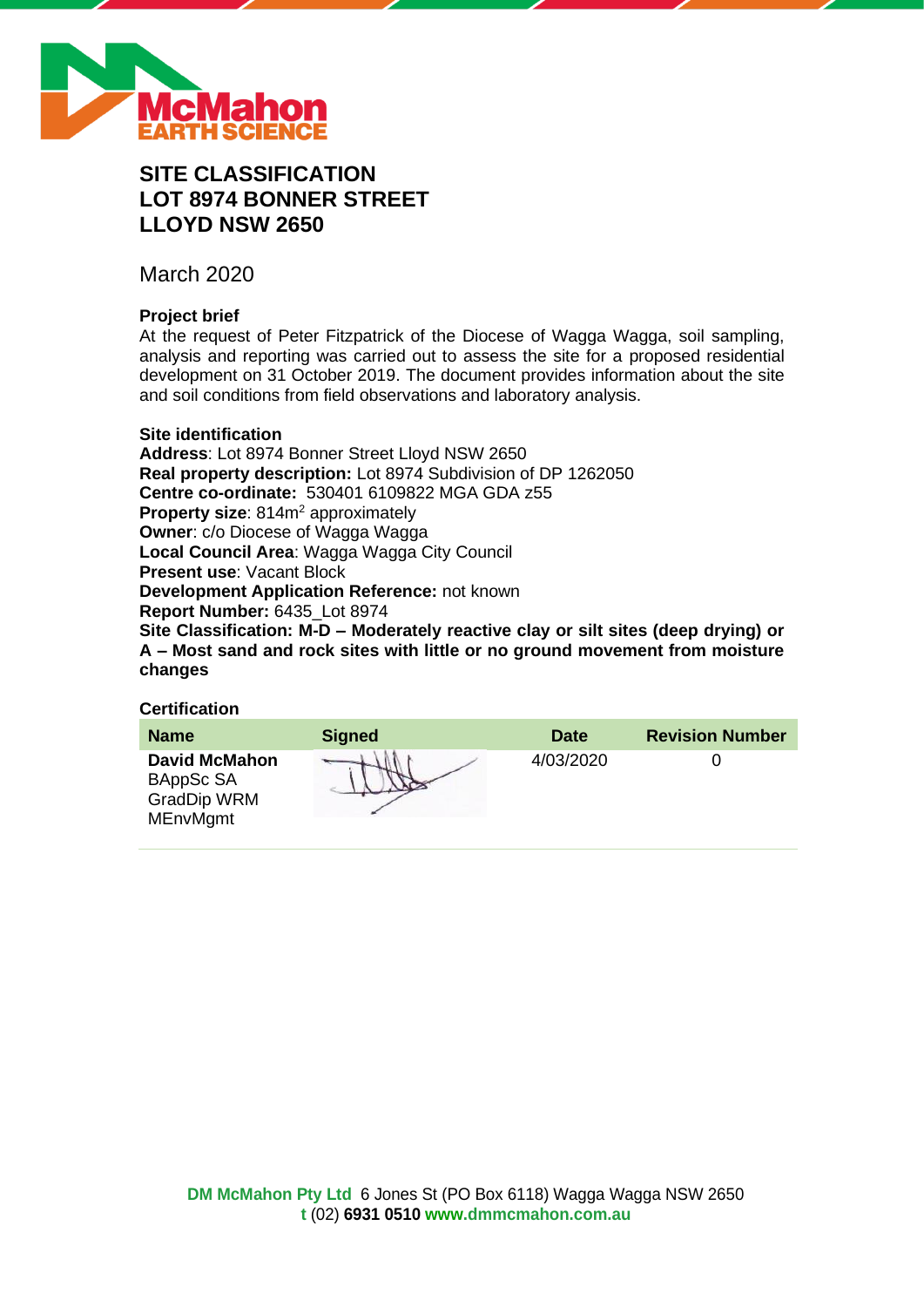# **Physical characteristics of the site**

A desktop review and investigation of the topography, hydrology, soil, lithology, geology and hydrogeology of the site has been undertaken and are as follows:

# **Topography**

The Lake Albert 1:25,000 Topographic Map (Sheet 8327-1S) indicates that the site is located at an elevation of approximately 255m AHD. The site landform is classed as a simple slope and the slope class is gently inclined.

# **Vegetation**

The site is devoid of vegetation.

# **Hydrology**

The nearest named waterway is Stringybark Creek located 3414m to the south east of the site. Due to the relative incline of the site, rainfall is likely to both run off and infiltrate into the relatively permeable topsoil.

# **Weather**

The average rainfall for Wagga Wagga is approximately 526.8mm per annum, with the wettest months being October, June and July. Annual mean evaporation for the region is 1715.5mm with mean daily evaporation ranges from 1.2mm in July to 9.2mm in January. Wagga Wagga is characterised by cold wet winters and hot dry summers with mean maximum temperatures ranging from 12.9°C in July to 31.9 °C in January and mean minimum temperatures ranging from 1.3ºC in July to 15.9ºC in February. Rainfall, temperature and evaporation data from Wagga Wagga Agricultural Institute 73127 (www.bom.gov.au).

# **Soil & Landform**

The site lies within the mapping unit ld from the Soil Landscapes of the Wagga Wagga 1:100 000 Sheet (DLWC, 1997). The map unit ld is described as:

# *ld – Lloyd (Erosional Landscapes)*

*Landscape*: rolling low hills on Ordovician metasedimentary rocks. Local relief 30–90 m; slopes 10–20%. Broad crests and ridges; long waning mid to lower slopes; broad drainage depressions. Variable rock outcrop 0–50%. Extensively to completely cleared mid to high open-forest.

*Soils*: shallow (<0.5 m), moderately well-drained Paralithic Leptic Rudosols (Lithosols) on some crests, ridges and upper slopes; deep (1.0–1.5 m), imperfectly drained Red Kurosols (Red Podzolic Soils) on other crests and upper slopes; moderately deep (0.5– 1.0m), moderately well-drained Red Chromosols and Kurosols (Red Podzolic Soils) on mid to lower slopes; and moderately deep (0.5–1.0 m), imperfectly drained Brown Kurosols (Yellow Podzolic Soils) in drainage lines.

*Limitations*: high erosion hazard; steep slopes (localised); localised rock outcrop; localised poor drainage; localised waterlogging; foundation hazard (localised); mass movement; shallow, stony and strongly acid soils (on ridges and upper slopes); localised aluminium toxicity; localised salinity.

### **Lithology and Geology**

Undivided Ordovician metasedimentary rocks—thinly interbedded siltstones, shales and phyllites, with minorschists and minor quartzites. Lithology is highly variable

over a short distance. Relatively thick (1 m to several metres) colluvial and slopewash clayey sediments occur on lower slopes and in drainage depressions. There is generally no rock outcrop, but occasionally <50% (at sites usually underlain by sandstone).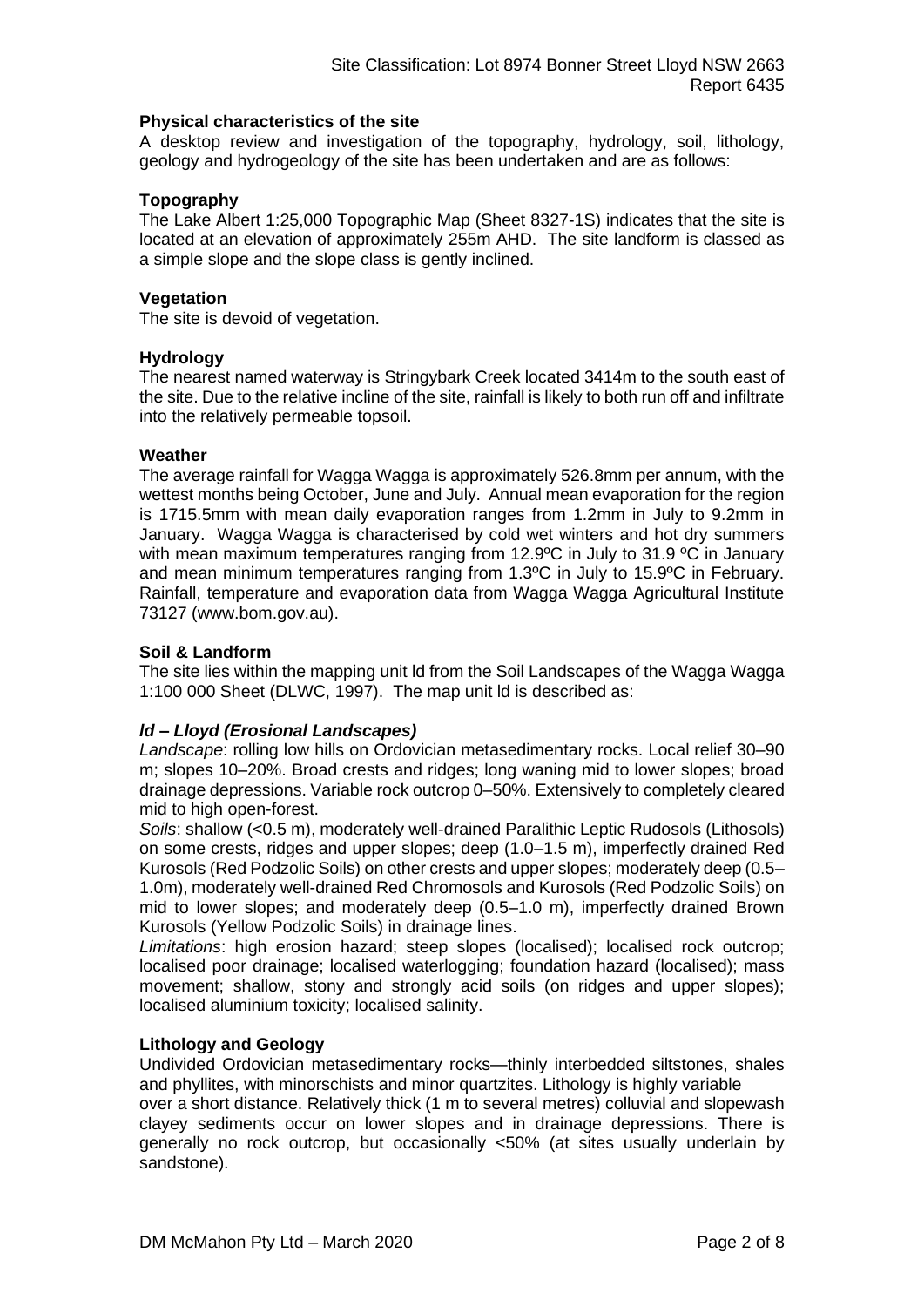# **Hydrogeology**

From the Geoscience Australia hydrogeology dataset, the groundwater beneath the site is described as porous, extensive highly productive aquifers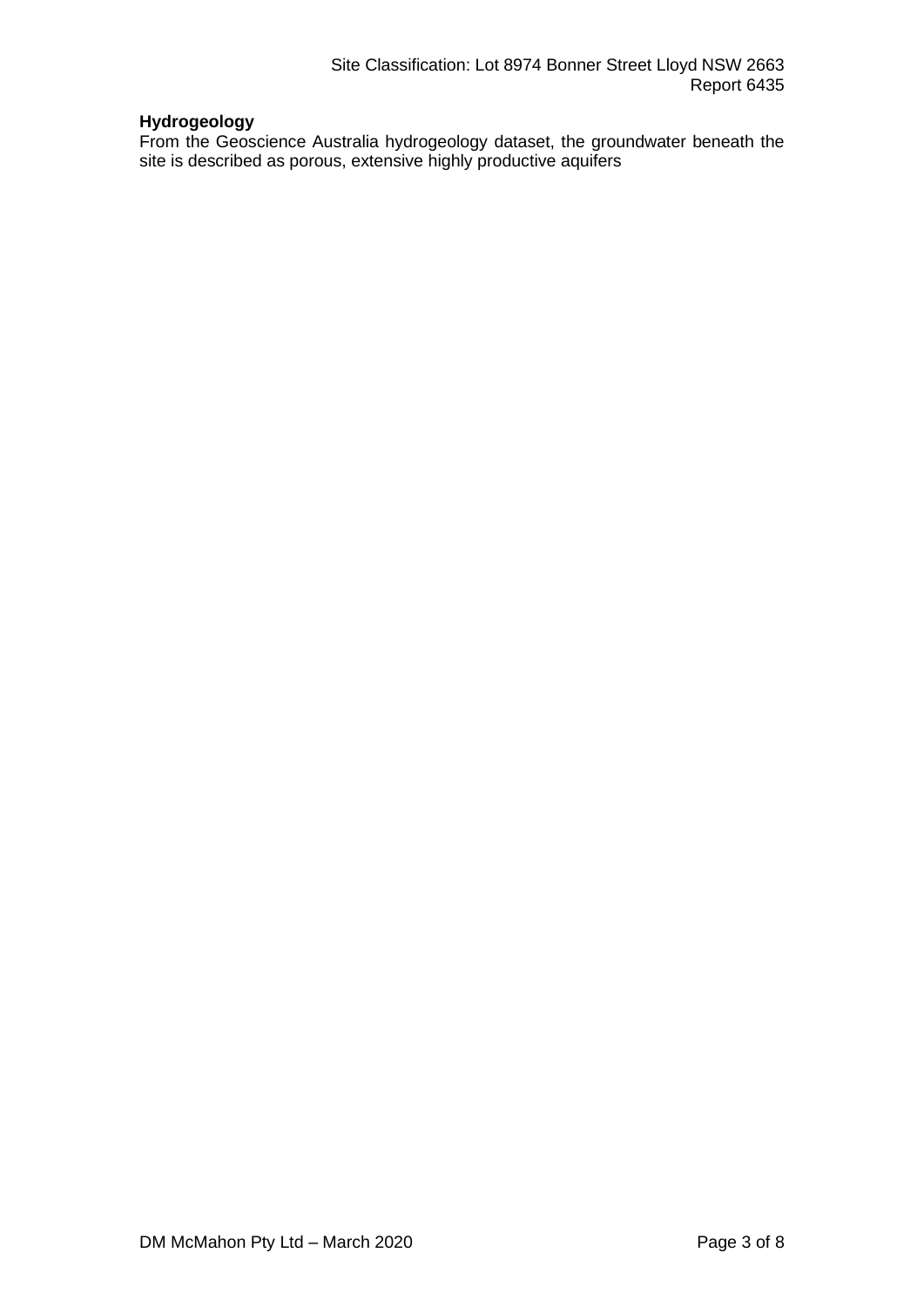# **Site Condition**

Through site investigation, field observations, in situ tests and laboratory analysis the following site geotechnical model has been developed. Details of the general conditions encountered with a field description of the soil, engineering properties and the location of the boreholes can be seen as follows, Table 1, Figure 1.

#### **Table 1:** *Site geotechnical model with field description and observations*

| <b>Soil Origin</b> | <b>Depth</b><br>(m) | <b>Class</b><br><b>(AS17</b><br>26<br>$-2017)$ | Soil Name /<br><b>Description</b>       | <b>Grain</b><br><b>Size</b> | <b>Primary</b><br><b>Colour</b> | <b>Mottle</b><br><b>Colour</b> | Mois-<br>ture | Plas-<br>ticity | <b>Consis-</b><br>tency | <b>Observations</b><br>and/or comments | <b>Engineering</b><br><b>Properties</b> |
|--------------------|---------------------|------------------------------------------------|-----------------------------------------|-----------------------------|---------------------------------|--------------------------------|---------------|-----------------|-------------------------|----------------------------------------|-----------------------------------------|
| <b>Borehole 1</b>  |                     |                                                |                                         |                             |                                 |                                |               |                 |                         |                                        |                                         |
| <b>FILL</b>        | $0.0 - 0.8$         | <b>CL</b>                                      | <b>Silty CLAY</b>                       | Fine                        | Reddish<br>Yellow               |                                | D             | Low             | <b>Stiff</b>            |                                        | Ys<br>Expansivity<br>20-40mm            |
|                    | 0.8                 | -                                              | Bedrock -<br>Ordovician<br>Metasediment | -                           | $\,$                            | Nil                            | -             |                 |                         | Refusal at 0.8m on<br>OM.              |                                         |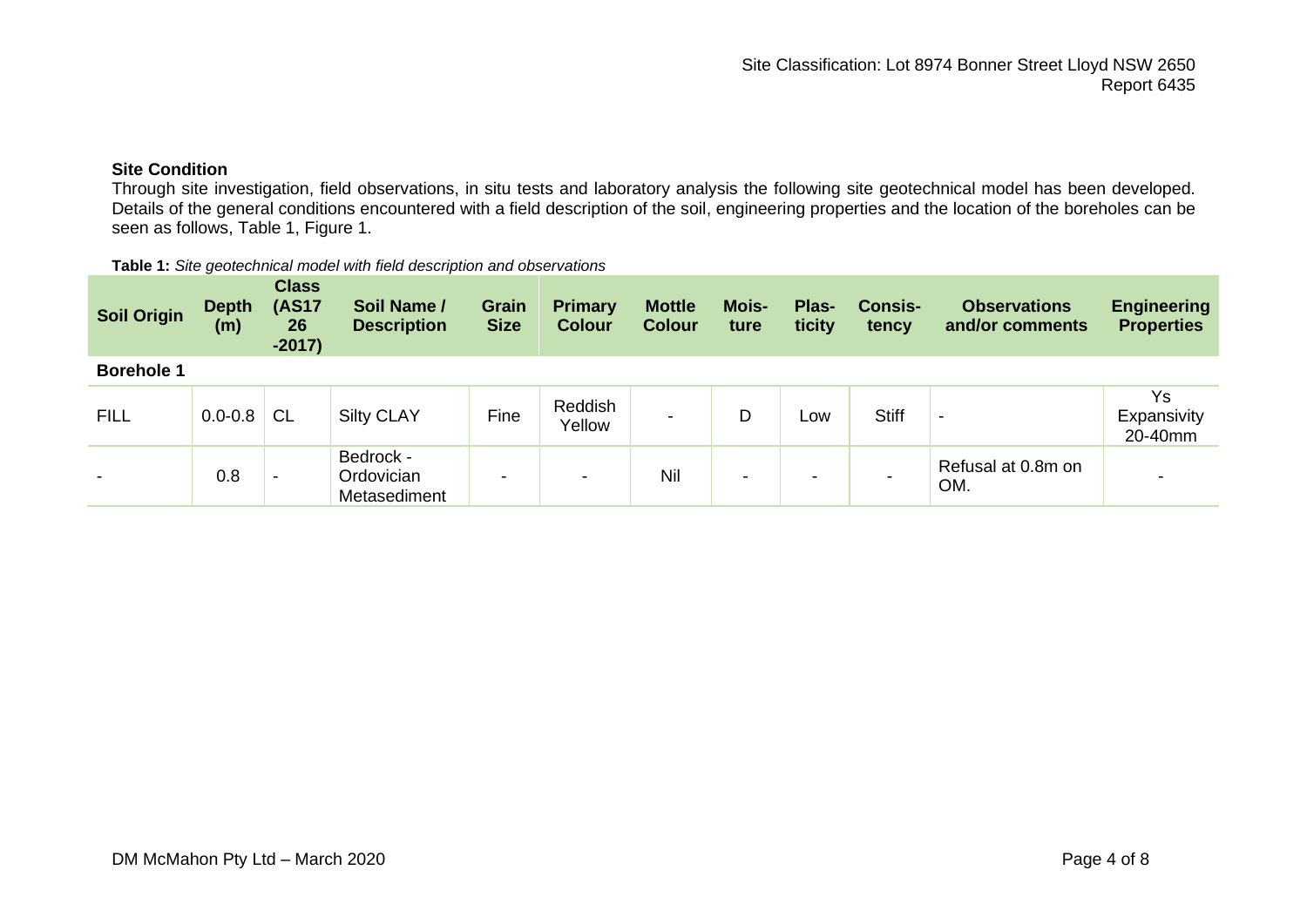

**Figure 1:** *Annotated site plan overlain on aerial photograph depicting borehole locations*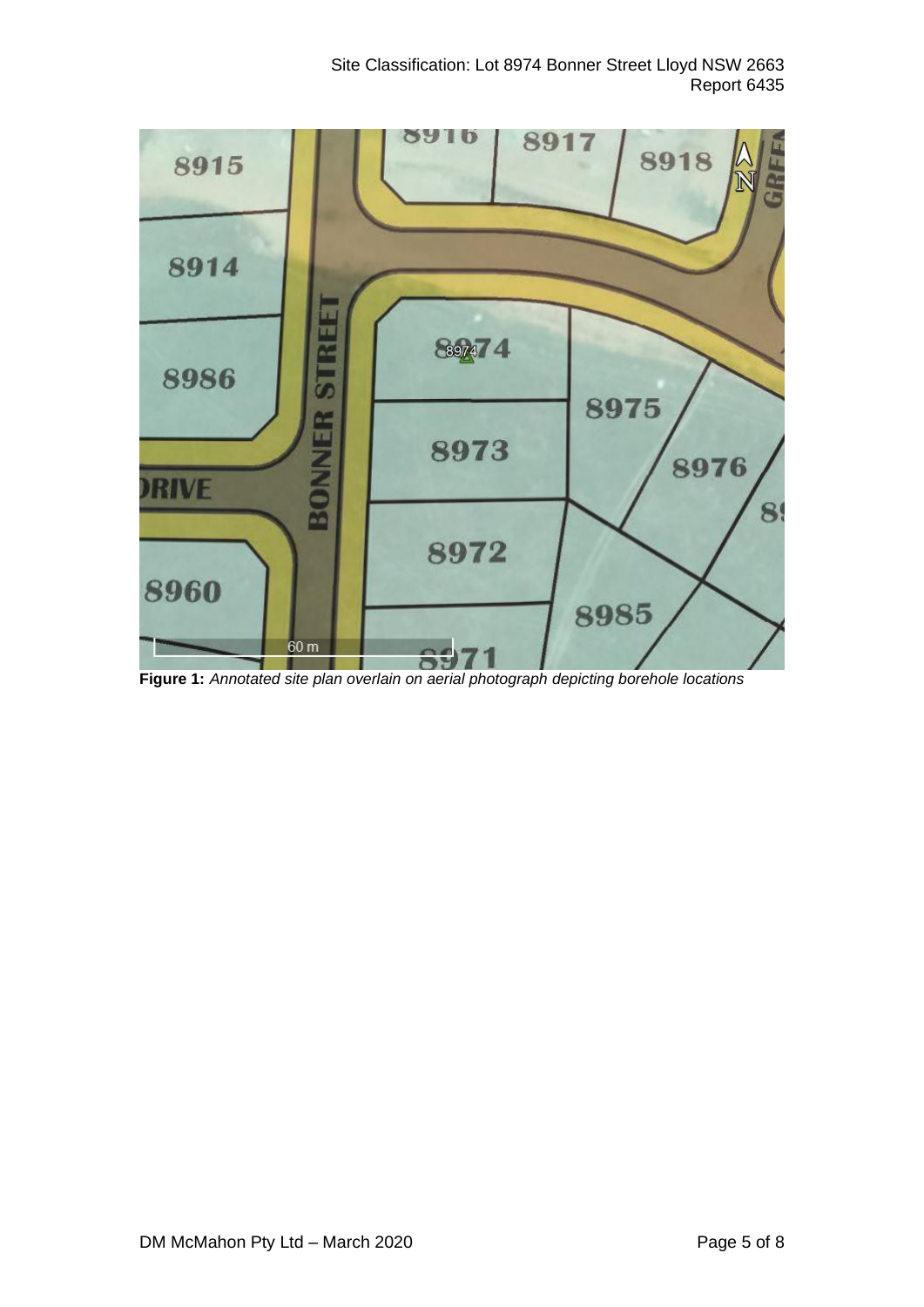# **Site Classification**

Based on the field assessment and laboratory data and assumptions therein the site is classified as **M-D – Moderately reactive clay or silt sites (deep drying), which may experience moderate ground movement from moisture changes if founded above 0.7m into FILL materials or extremely weathered Sandy SILT material. A classification of A – Most sand and rock sites with little or no ground movement from moisture changes may be adopted if founding into the underlying ordovician metasedimentary bedrock** by reference to AS2870:2011.

# **Assumptions**

Site investigation and classification was carried out by reference to AS2870:2011. The proposed building is a single storey residential development.

This classification is based on the footings being founded into the soil or rock strata as specified above. If the footings are not into the specified material the site classification will need to be reassessed.

Footings may be founded partly on fill and partly on natural material depending on founding depths. As such, footing design may require careful consideration by the structural engineer to minimise potential differential settlement.

An allowable bearing pressure of up to 50kPa and 100kPa for raft slab beams and strip footings respectively may be adopted.

If more than 0.4m of uncontrolled fill is present or placed, or if depth of excavation within the building area extends more than 0.5m below the existing surface, the above classification will need to be reassessed.

Any earthworks on site will be carried out by reference to AS3798: 2007.

If any unconsolidated or saturated soils are encountered during excavation, or conditions that are not alike the above description, the site supervisor should be informed, the work stopped and this office be contacted immediately for further evaluation.

Where trees and large shrubs are removed from the site all roots are to be removed and voids replaced with compacted fill by reference to AS3798:2007.

The soils investigated are all natural ground and no free groundwater was encountered at the time of the investigation.

Site drainage and vegetation limitations are adhered to as per the CSIRO Foundation Management and Footing Performance: A Homeowner's guide, BTF-2011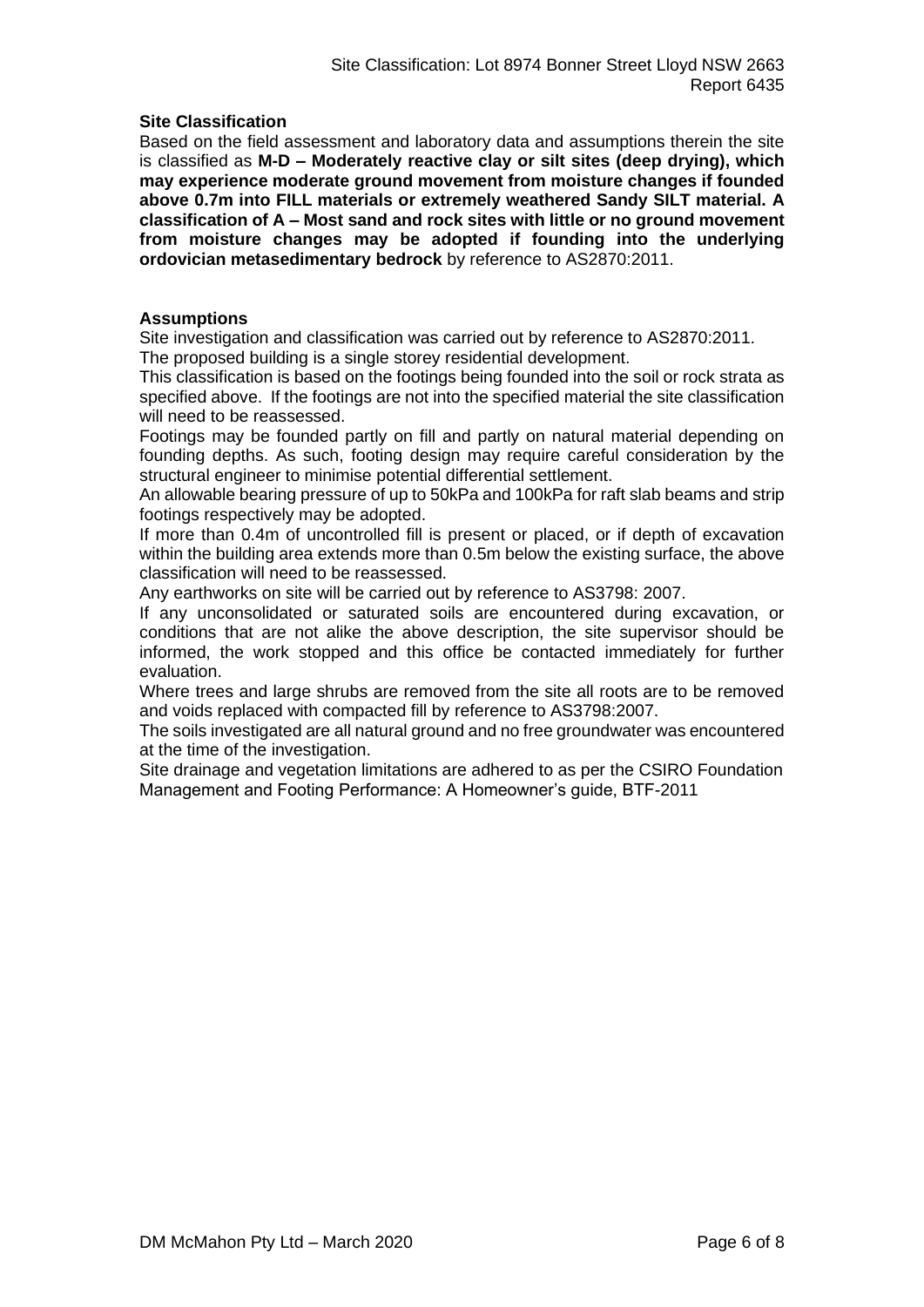# Site Classification: Lot 8974 Bonner Street Lloyd NSW 2663 Report 6435

| <b>Log Column</b>  |                | <b>Symbol</b>                                                                                                                                                                                                              | <b>Definition</b>                                                                                                                                                                                                                                                                                                                                                                                                          |  |  |  |  |
|--------------------|----------------|----------------------------------------------------------------------------------------------------------------------------------------------------------------------------------------------------------------------------|----------------------------------------------------------------------------------------------------------------------------------------------------------------------------------------------------------------------------------------------------------------------------------------------------------------------------------------------------------------------------------------------------------------------------|--|--|--|--|
| <b>Soil Origin</b> |                | <b>TOPSOIL</b>                                                                                                                                                                                                             | Mantle of surface and/or near-surface soil often but not always defined by high levels of organic<br>material, both dead and living. Remnant topsoils are topsoils that subsequently been buried by<br>other transported soils. Roots of trees may extend significantly into otherwise unaltered soil and<br>the presence of roots is not a sufficient reason for describing a material as topsoil.                        |  |  |  |  |
|                    |                | <b>FILL</b>                                                                                                                                                                                                                | Any material which has been placed by anthropogenic processes                                                                                                                                                                                                                                                                                                                                                              |  |  |  |  |
|                    |                | Alluvial                                                                                                                                                                                                                   | Deposited by streams and rivers                                                                                                                                                                                                                                                                                                                                                                                            |  |  |  |  |
|                    |                | Colluvial                                                                                                                                                                                                                  | Soil and rock debris transported down slope by gravity, with or without the assistance of flowing<br>water and generally deposited in gullies or at the base of slopes. Colluvium is often used to<br>refer to thicker deposits such as those formed from landslides, whereas the term 'slopewash'<br>may be used for thinner and more widespread deposits that accumulate gradually over longer<br>geological timeframes. |  |  |  |  |
|                    |                | Extremely<br>Formed directly from in situ weathering of geological formations. Although this material is of soil<br>weathered<br>strength, it retains the structure and/or fabric of the parent rock material.<br>material |                                                                                                                                                                                                                                                                                                                                                                                                                            |  |  |  |  |
|                    |                | Residual                                                                                                                                                                                                                   | Formed directly from in situ weathering of geological formations. These soils no longer retain<br>any visible structure or fabric of the parent soil or rock material                                                                                                                                                                                                                                                      |  |  |  |  |
| <b>Class</b>       |                | GW                                                                                                                                                                                                                         | Gravel and gravel-sand mixtures, little to no fines                                                                                                                                                                                                                                                                                                                                                                        |  |  |  |  |
| (AS1726-           |                | GP                                                                                                                                                                                                                         | Gravel and gravel-sand mixtures, little to no fines, uniform gravels                                                                                                                                                                                                                                                                                                                                                       |  |  |  |  |
| 2017)              | soils          | GМ<br>Gravel-silt mixtures and gravel-sand-silt mixtures                                                                                                                                                                   |                                                                                                                                                                                                                                                                                                                                                                                                                            |  |  |  |  |
|                    |                | GC                                                                                                                                                                                                                         |                                                                                                                                                                                                                                                                                                                                                                                                                            |  |  |  |  |
|                    |                |                                                                                                                                                                                                                            | Gravel-clay mixtures and gravel-sand-clay mixtures                                                                                                                                                                                                                                                                                                                                                                         |  |  |  |  |
|                    | Coarse grained | SW                                                                                                                                                                                                                         | Sand and gravel-sand mixtures, little to no fines                                                                                                                                                                                                                                                                                                                                                                          |  |  |  |  |
|                    |                | <b>SP</b>                                                                                                                                                                                                                  | Sand and gravel-sand mixtures, little to no fines                                                                                                                                                                                                                                                                                                                                                                          |  |  |  |  |
|                    |                | <b>SM</b>                                                                                                                                                                                                                  | Sand-silt mixtures                                                                                                                                                                                                                                                                                                                                                                                                         |  |  |  |  |
|                    |                | SC                                                                                                                                                                                                                         | Sand-clay mixtures                                                                                                                                                                                                                                                                                                                                                                                                         |  |  |  |  |
|                    |                | ML                                                                                                                                                                                                                         | Inorganic silt and very fine sand, rock flour, silty or clayey fine sand or silt with low plasticity                                                                                                                                                                                                                                                                                                                       |  |  |  |  |
|                    | soils          | CL, CI                                                                                                                                                                                                                     | Inorganic clays of low to medium plasticity, gravelly clay, sandy clay                                                                                                                                                                                                                                                                                                                                                     |  |  |  |  |
|                    |                | OL                                                                                                                                                                                                                         | Organic silt                                                                                                                                                                                                                                                                                                                                                                                                               |  |  |  |  |
|                    | grained        | MН                                                                                                                                                                                                                         | Inorganic silt                                                                                                                                                                                                                                                                                                                                                                                                             |  |  |  |  |
|                    | Fine           | CН                                                                                                                                                                                                                         | Inorganic clays of high plasticity                                                                                                                                                                                                                                                                                                                                                                                         |  |  |  |  |
|                    |                | OH                                                                                                                                                                                                                         | Organic clay of medium to high plasticity, organic silt                                                                                                                                                                                                                                                                                                                                                                    |  |  |  |  |
| Soil Name/         |                | Pt                                                                                                                                                                                                                         | Peat, highly organic soil                                                                                                                                                                                                                                                                                                                                                                                                  |  |  |  |  |
| <b>Description</b> |                | SAND                                                                                                                                                                                                                       | Coarse grained soil                                                                                                                                                                                                                                                                                                                                                                                                        |  |  |  |  |
|                    |                | SILT<br><b>CLAY</b>                                                                                                                                                                                                        | Fine grained soil - low dry strength, low wet toughness and dilatancy<br>Fine grained soil - high dry strength, high wet toughness and plasticity                                                                                                                                                                                                                                                                          |  |  |  |  |
| <b>Grain Size</b>  |                | Coarse                                                                                                                                                                                                                     | >2mm                                                                                                                                                                                                                                                                                                                                                                                                                       |  |  |  |  |
|                    |                | Medium                                                                                                                                                                                                                     | $0.06 - 2mm$                                                                                                                                                                                                                                                                                                                                                                                                               |  |  |  |  |
|                    |                | Fine                                                                                                                                                                                                                       | $<$ 0.06 $mm$                                                                                                                                                                                                                                                                                                                                                                                                              |  |  |  |  |
| <b>Moisture</b>    |                | D                                                                                                                                                                                                                          | Dry                                                                                                                                                                                                                                                                                                                                                                                                                        |  |  |  |  |
|                    |                | T                                                                                                                                                                                                                          | <b>Moderately Moist</b>                                                                                                                                                                                                                                                                                                                                                                                                    |  |  |  |  |
|                    |                | М                                                                                                                                                                                                                          | Moist                                                                                                                                                                                                                                                                                                                                                                                                                      |  |  |  |  |
|                    |                | W                                                                                                                                                                                                                          | Wet                                                                                                                                                                                                                                                                                                                                                                                                                        |  |  |  |  |
| <b>Plasticity</b>  |                | Non-plastic                                                                                                                                                                                                                | Not applicable                                                                                                                                                                                                                                                                                                                                                                                                             |  |  |  |  |
|                    |                | Low                                                                                                                                                                                                                        | Only slight pressure is required to roll the thread of soil near the plastic limit. The thread and<br>lump are weak and soft. The dry specimen crumbles into powder with some finger pressure.                                                                                                                                                                                                                             |  |  |  |  |
|                    |                | Medium                                                                                                                                                                                                                     | Medium pressure is required to roll the thread of soil to near the plastic limit. The thread and<br>lump have medium stiffness. The dry specimen breaks into pieces or crumbles with<br>considerable finger pressure.                                                                                                                                                                                                      |  |  |  |  |
|                    |                | High                                                                                                                                                                                                                       | Considerable pressure is required to roll the thread to near the plastic limit. The thread and the<br>lump have very high stiffness. The dry specimen cannot be broken with finger pressure.<br>Specimen will break into pieces between thumb and a hard surface.                                                                                                                                                          |  |  |  |  |
| <b>Consistency</b> |                | Very Soft (VS)                                                                                                                                                                                                             | Exudes between fingers when squeezed in hand                                                                                                                                                                                                                                                                                                                                                                               |  |  |  |  |
|                    |                | Soft (S)                                                                                                                                                                                                                   | Can be moulded by light finger pressure                                                                                                                                                                                                                                                                                                                                                                                    |  |  |  |  |
|                    |                | Firm $(F)$                                                                                                                                                                                                                 | Can be moulded by strong finger pressure                                                                                                                                                                                                                                                                                                                                                                                   |  |  |  |  |
|                    |                | Stiff (St)                                                                                                                                                                                                                 | Cannot be moulded by fingers                                                                                                                                                                                                                                                                                                                                                                                               |  |  |  |  |
|                    |                | Very Stiff (VSt)                                                                                                                                                                                                           | Can be indented by thumb nail                                                                                                                                                                                                                                                                                                                                                                                              |  |  |  |  |
|                    |                | Hard (H)                                                                                                                                                                                                                   | Can be indented by thumb nail with difficulty                                                                                                                                                                                                                                                                                                                                                                              |  |  |  |  |
|                    |                | Friable (Fr)                                                                                                                                                                                                               | Can be easily crumbled or broken into small pieces by hand                                                                                                                                                                                                                                                                                                                                                                 |  |  |  |  |

# **Notes Relating to Results**